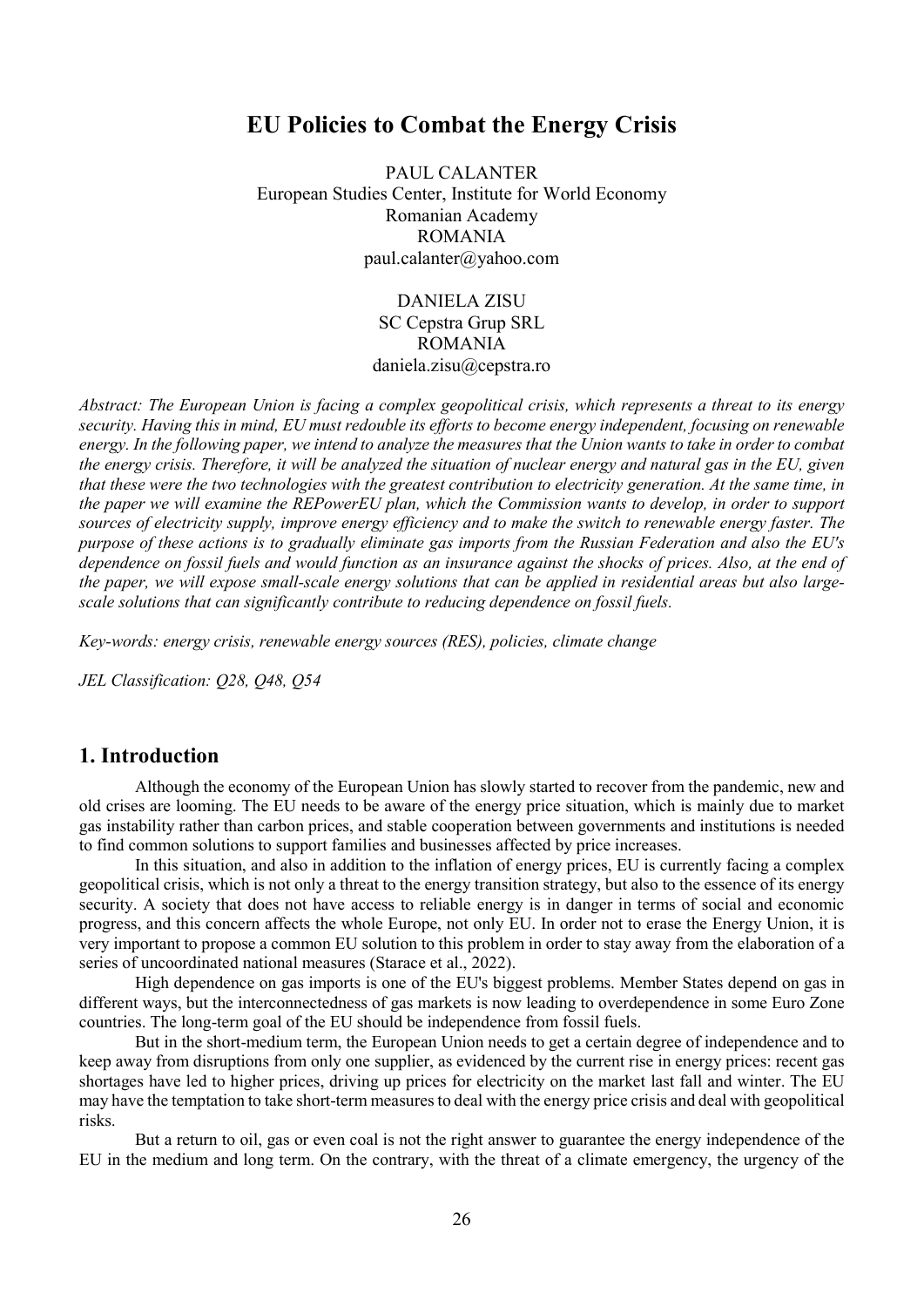transition to a zero emissions Union is becoming more urgent. In this context, the EU's energy transition must also become an economic and security issue that can sustain the European economy for years to come.

#### 2. The causes of the energy crisis

Europe has to redouble its efforts in order to achieve energy independence by concentrating on RES. The current energy crisis has been mainly caused by the growing global natural gas demand and China's massive imports of LNG. It has also been exacerbated by Ukraine war, which has major implications for the energy security. Russia is undoubtedly one of the key players in the world energy market, along with Saudi Arabia and the United States. The invasion of Ukraine further demonstrated Europe's dependence on Russian gas and showed that diversification of energy supply is crucial for energy security.

Currently, the political problem for Europe is the supply of an adequate amount of energy at a price that can be afforded by all citizens, while RES are not sufficient to meet demand. An uninterrupted power supply must be provided for everyone at an affordable price, especially for the most vulnerable in society. This implies a front against speculative pressure of market actors, both at European level, with harmonized policies, and at national level, to achieve a balance between gas and electricity prices (Koundouri, 2022).

In the last five years, nuclear energy and natural gas have been the two resources that have contributed the most to electricity production. In 2021, 27% of the EU's electricity came from nuclear power plants and 17% from natural gas. That is why European leaders, in their efforts to ensure adequate energy resources while keeping costs low for consumers, have seen in these energy resources an alternative to low-cost energy, using existing infrastructure and existing knowledge. On December 31st 2021, the European Commission sent to the governments of the Member States an additional draft of the EU classification, which included nuclear energy and natural gas, granting them a consultation margin of four months. But these technologies are not "clean". Natural gas has a significant impact on the environment, exacerbating the effects of climate change, while nuclear power produces toxic waste that is dangerous to the ecosystem and health.

The EU taxonomy is a list of economic activities that are in line with six environmental objectives, namely: limit climate change, adapt to climate change, use and protect marine and water resources, transition to a cyclical economy, prevent and reduce pollution, protection and restoration of biodiversity and ecosystems. It is a valuable sustainable fundraising tool to help companies demonstrate the viability of their projects based on specific criteria, such as climate change mitigation and adaptation, marine protection, cyclical economics, pollution prevention and the protection of biodiversity. Including the nuclear energy and natural gas in the EU taxonomy has certain conditions towards the compliance with modern technical standards, demolishing installations and their replacement by RES in the future. However, in addition to the technical difficulties, they have high costs. Nuclear power plants will be considered sustainable only if they meet the latest technical standards, have received a construction permit for 2045, and the owners are obliged to finance the storage costs of the final radioactive materials, as well as the costs of demolishing the nuclear power plant. Sustainable labeling can only be extended for another two decades if plans are in place for the safe management of nuclear waste, but this is costly and difficult.

There are two options for natural gas, direct emissions must not exceed 270gr CO2/kWh for energy production and annual emissions from power plants must not exceed 550kg CO2/kW on average for the next 20 years, which supposes a reduction of the period of operation for production of the station on an annual basis. In order to obtain the license, new natural gas installations must demonstrate that it is not possible to produce electricity using RES, the plant replaces a high-emitting plant and the reduction in emissions/kWh is at least 55% and also the plant can produce low-carbon and renewable fuels at the same time, at least 30%, 55% and 100% starting in 2026, 2030 and 2036. In addition, there must be a formal plan for the country's coal phase-out.

From a financial point of view, given these long-term figures, it would be preferable if Europe accelerated the promotion of renewable energies, rather than labeling the use of nuclear energy and gas as "sustainable" activities, even if only on a temporary basis. It will have many benefits. In the first place, with existing technologies, the unitary cost for energy production from RES are lower compared to the costs for fossil fuel and nuclear energy production. This will offset the initial cost of RES installations in the long run. Secondly, RES would help achieve climate neutrality by 2050, a goal needed to address the catastrophic effects of climate change, while natural gas and nuclear power make things more difficult. In addition, the use of RES would make Europe autonomous from the point of view of the energy supply. The current energy crisis and the important role of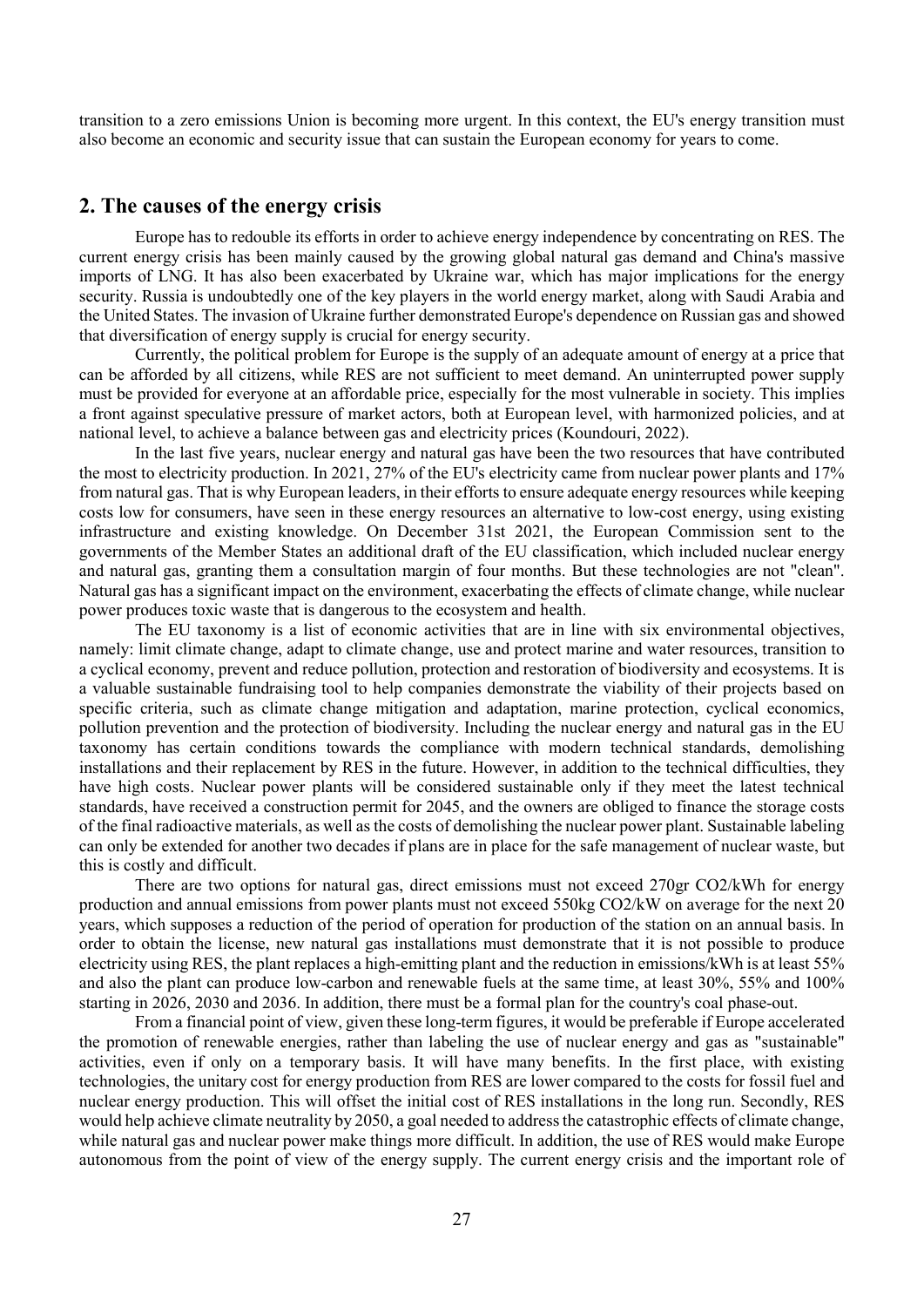countries like Russia, China and India in shaping the energy market show how important independence is in the face of geopolitical pressure.

Research can make a decisive contribution to the energy transition through the appropriate transformations. It can offer effective ways to divert polluting energy systems towards zero emission systems through the development of renewable energy sources such as solar power, wind, battery storage, hydrogen, electric vehicles and more. However, the transition to sustainability, along with the elimination of fossil fuel energy production, requires other transformative steps in areas such as the circular economy, electricity transmission, improving the energy efficiency of buildings, the implementation of nature-based solutions to preserve more carbon dioxide in the soil or taking measures to adapt to changing climatic conditions.

For the EU, in addition to political decisions at the central level, Member States must decide on the energy mix and the balance between energy security, energy price stability and their commitments to climate neutrality. The Green Deal is a cornerstone of carbon independence for economies. The clean and renewable energy industry must be supported by common recovery and sustainability mechanisms and be part of the economic recovery of the Member States.

In the EU, the societies are interconnected and the economic policies is unique. That is why there must be actions that protect our societies and support the national economies. In an issue as important as the energy crisis, there should not be considered the level of preparedness for the response at the Government level. No country can deal with such a crisis on its own. Rather, a common response is needed through a common strategy for energy security in the EU. Time is running out, the goal is elusive, and delay will cost lives and billions of euros each year in infrastructure damage and economic disruption. The Green Deal and its policies may be the best guarantee for the economy to become a carbon free one.

### 3. REPower EU

Since the Russian invasion of Ukraine, the need for a rapid transition to clean energy has never been louder and clearer. The EU imports 90% of its gas consumption, with Russia supplying more than 40% of the EU's total gas consumption (Figure 1). Russia also accounts for 27% of the EU's oil imports and 46% of its coal imports.



Source: Authors according to the European Commission database, 2022.

The EU must be prepared for each scenario. The Union could become independent of Russian gas long before the end of the decade. The sooner and more decisively EU diversifies its supply sources, accelerates the application of green energy technologies and reduces energy demand, the sooner it can replace Russian gas.

Constantly high energy prices are likely to lead to increased poverty and affect the competitiveness of companies. Energy-intensive industries, in particular, have faced higher production costs. High energy prices translate into higher prices for other goods, especially food. The combination of rising energy and transportation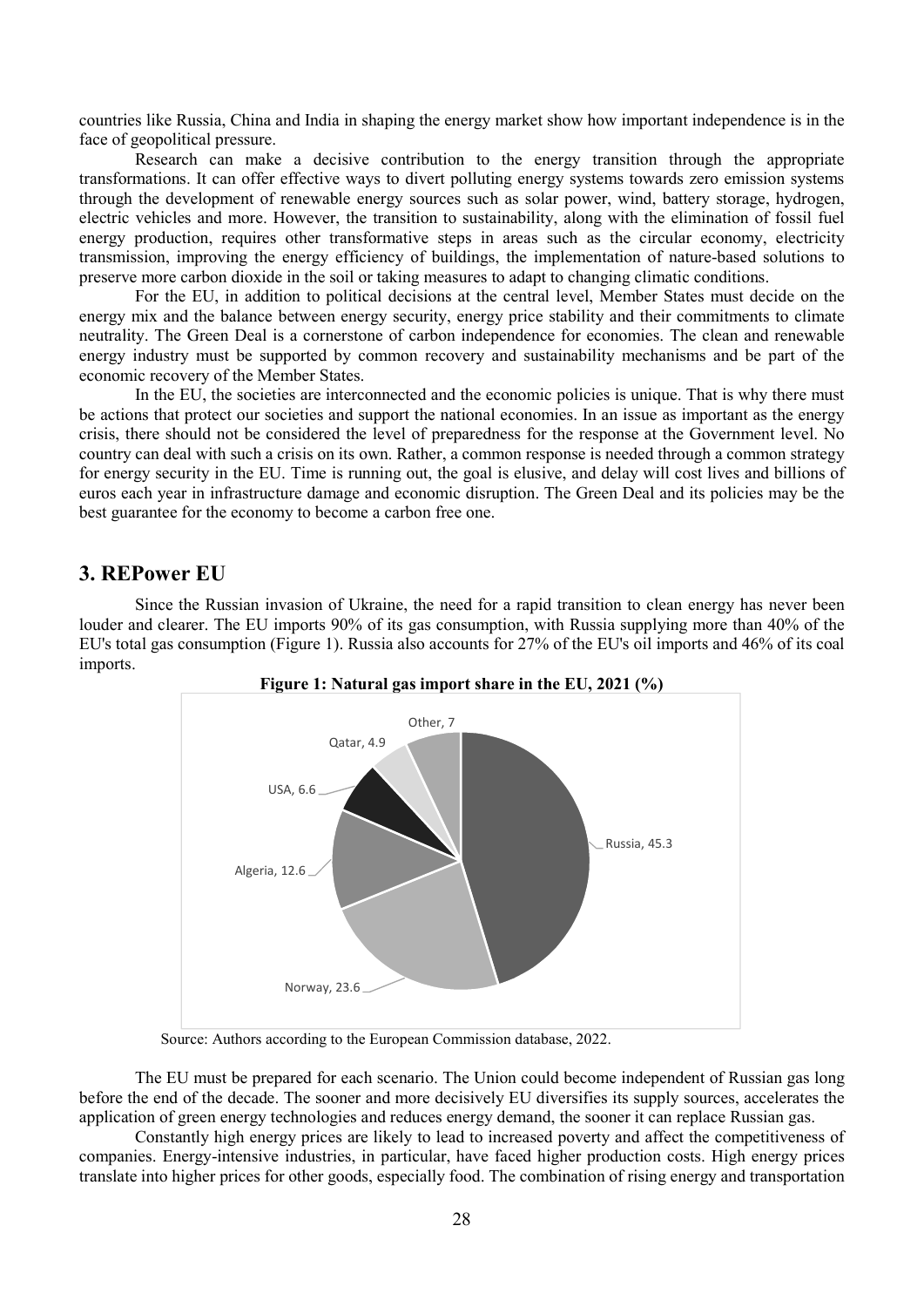prices and rising food prices would exacerbate pressure on low-income households where the risk of poverty is high (EC, 2022). To deal with the current emergency, the Commission will examine all possible urgent measures to limit the effect of the dispersion of gas prices on electricity prices, such as temporary maximum prices. The Commission will urgently consult with all actors and propose options.The Commission reaffirms the possibility of regulating prices and implementing transfer mechanisms to help protect consumers and European economy. The legal framework of the electricity market, in particular Article 5 of the Electricity Directive (2019/944), allows Member States, under the current exceptional circumstances, to set retail prices for households and microrepresentatives. The EU's state aid rules give Member States the opportunity to provide short-term support to businesses and farmers affected by high energy prices and help reduce their exposure to energy price volatility through medium and long term.

Phasing out EU's dependence on fossil fuels imported from Russia could be achieved well before 2030. To this end, the Commission proposed a REPowerEU plan that would increase the sustainability of the EU's twopillar energy system, diversify gas supply and reduce the dependence to fossil fuels faster. Full implementation of the proposals under the "Fit for 55" legislative package would reduce the EU gas consumption by 30% in 2030, equivalent to 100 billion cm.

The principle of "energy efficiency first" is more relevant than ever and must be applied in all sectors and policies, with consumer response measures complementing those on the supply side. Under the current circumstances, the co-legislators may also consider setting more ambitious targets than those set out in the "Fit for 55" legislative package proposals, setting higher or faster targets for renewable energy and energy efficiency. The Commission proposed a REPowerEU plan based on the identification, in dialogue with Member States, of the most appropriate projects and reforms, at national, regional and EU level. This is based on the National Energy and Climate Plans and their updates, existing Recovery and Sustainability Plans (SRPs), Cohesion Policy Programs and all other relevant plans, as well as climate sustainability needs.

An unprecedented supply of liquefied natural gas to the EU in January 2022 ensured gas supply security last winter. The EU could import 50 billion cm more LNG per year (eg Qatar, USA, Egypt and West Africa). By diversifying pipe import sources (eg Azerbaijan, Algeria, Norway), another 10 billion cm could be delivered annually, which would no longer be imported from Russia. Doubling the target of the "Fit for 55" legislative package on biomethane would lead to a production of 35 billion cm per year by 2030. To this end, the CAP Strategic Plans drawn up by Member States should focus financing on biomethane produced from sustainable biomass sources, including, in particular, agricultural waste and residues, and also household garbage.

The Commission will prioritize the assessment of the need for measures and investments in hydrogenready gas infrastructure and interconnections in order to remove barriers to the full use of the EU's liquefied natural gas capacity. An additional 15 million tonnes (mt) of renewable hydrogen, on top of the 5.6 million tonnes (mt) provided by the "Fit for 55" legislative package, could replace annualy 25-50 billion cm by 2030 of gas imported from Russia. This figure would consist of an additional 10 mt of hydrogen imported from various sources and an additional 5 mt of hydrogen produced in Europe, exceeding the targets set in the EU Hydrogen Strategy and maximizing local hydrogen production.EC will develop the regulatory framework to promote the European hydrogen market and support the development of integrated gas and hydrogen infrastructures as well as hydrogen storage facilities. The Commission will give priority to the evaluation of state aid notifications for hydrogen projects and will commit to complete the evaluation of the first hydrogen projects of common European interest within 6 weeks of the notification to the Member States. The overall goal should be to allow the evaluation to be completed by the summer.

"Fit for 55" legislative package envisaged doubling the EU's photovoltaic and wind capacity by 2025 and tripling it by 2030, reducing annual gas consumption by 170 billion cm in 2030. By accelerating the installation of solar PV systems on roofs that would produce up to 15 TWh this year, the EU could save an additional 2.5 billion cm of gas. The Commission will present a communication on solar energy in June to help unlock the potential of solar energy as a major source of renewable energy in the EU. The Commission will contribute to the further development of the value chain for solar and wind power and heat pumps, while boosting the EU's competitiveness and addressing its strategic dependencies. If necessary to attract sufficient private investment, measures will include channeling EU funds to next-generation technologies and mobilizing support from InvestEU or Member States. Particular attention would be given to accelerating investment in retraining and upskilling the workforce, key elements in support of the transformation.

The Member States and the industry should continue to supervise the supply of critical and other raw materials, to promote strategic partnerships for security of supply and to consider taking other measures, such as strategic stocks where necessary. Doubling the projected annual rate of heat pump installation in the first half of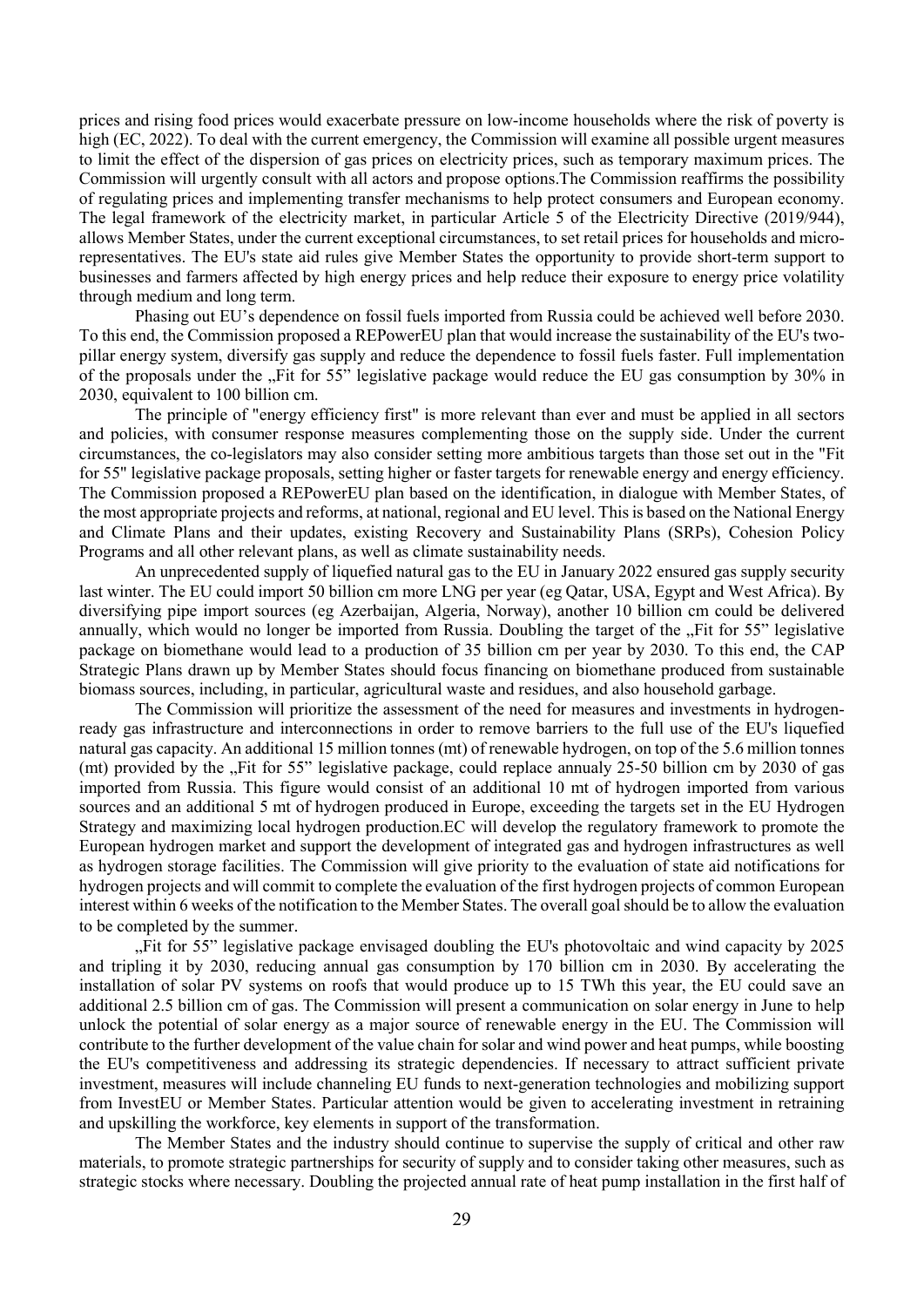this period would lead to the annual deployment of 10 million heat pumps in the EU over the next five years. That would save 12 billion cm for every 10 million cm of heat pumps installed in homes.

The REPowerEU plan could accelerate the deployment of innovative and cost-effective hydrogen-based renewable electricity solutions in industrial sectors. The Commission would pre-implement the Innovation Fund to support the transition to electrification and hydrogen, including through a pan-European system of carbon contracts, as well as to increase the EU's capacity to produce innovative equipment with zero or low carbon emissions, as electrolysers, technologies for the production of solar/wind energy and other technologies.

A neccessary condition for accelerating the implementation of projects for RES is the simplification and shortening of the permitting process. Prolonged administrative procedures have been identified as one of the main obstacles to investment in RES and related infrastructure. The Commission requires Member States to ensure that the planning, construction and operation of renewable energy plants, their connection to the grid and the interconnected grid itself are considered to be in the public interest and that they meet the requirements for the most favorable procedure available in its planning and authorization procedures. Member States must quickly map, evaluate and ensure that suitable land and seas are available for renewable energy projects, in line with their national energy and climate plans, their contribution to the revised 2030 renewable energy target and other factors, including the availability of resources, network infrastructure and the objectives of the EU biodiversity strategy.

The Commission will also provide guidance on when and how regulatory sandboxes will be needed to enable the testing of innovative technologies, products or services to promote coexistence between the use of renewable energy sources and the protection of the environment. The guidelines will focus on setting limits on regulatory sandboxes, such as time, territory, and ongoing regulatory oversight, to minimize potential risks.

This year, EC and the EIB group will establish the most appropriate financing mechanisms to encourage the development of electricity purchase contracts in Europe, which is already possible within InvestEU. This will include facilitating better access to power purchase contracts for new buyers such as SMEs.

### 4. Clean energy solutions for reducing the energy dependence

Due to the difficult situation confronting EU, the Member States are looking for alternative clean energy solutions and reducing their dependence on fossil fuels. Given the war in Ukraine, reducing imported natural gas from Russia and achieving "strategic autonomy" has become a crucial goal. While big industries and strategic infrastructures need a long-term plan to establish a sustainable clean energy supply chain and massive reorientation of investments, there are already some big and small solutions that could help countries meet their emissions targets and eliminate energy imports in the short term.

In this section, we will present small-scale energy solutions that can be applied in residential areas, but also large-scale solutions that require more investments. All of these companies are European start-ups, some are at an early stage and others have already received significant investments. Given Russia's threat to cut off gas supplies, the EU is already in an energy crisis. Governments, but also ordinary citizens, must take action now and choose clean solutions that benefit both the environment and ultimately allow them to be energy independent.

In the EU there are a few start-ups which are inventing clean energy solutions that can support the limitation of the potential effects of the energy crisis. Some solutions that will be exhibited can be easily installed in residential buildings, others will require much more generous space. They all have the same target: clean energy without harming the environment (Du Besse, 2022).

Cyklone Tidal Energy decided to harness the power of waves to generate clean energy. According to Volker founder Osterlitz, offshore wind turbines will be damaged very quickly by natural elements. Therefore, Cyklone Tidal Energy believes that it would be much more efficient to use this kinetic energy from ocean waves to generate cheap power. According to the company, the energy generated by the Cyklone Tidal Energy turbines placed in the sea can produce energy at a low price (it would cost only 1 cent/kWh, compared to the price of diesel of 5 cents/kWh).

Enapter is a technology company based in Italy, with offices in Germany, Thailand and Russia. The company developed electrolysers that allow the production of green hydrogen. The electrolysis created by Enapter is modular and has a plug-and-play design and is already used for energy storage, mobility, heat, industry and fuel supply.

Enpal is a German startup that is launching an innovative scheme that allows homeowners to rent solar panels from the company instead of buying them. Since the cost of solar panels is a barrier for people interested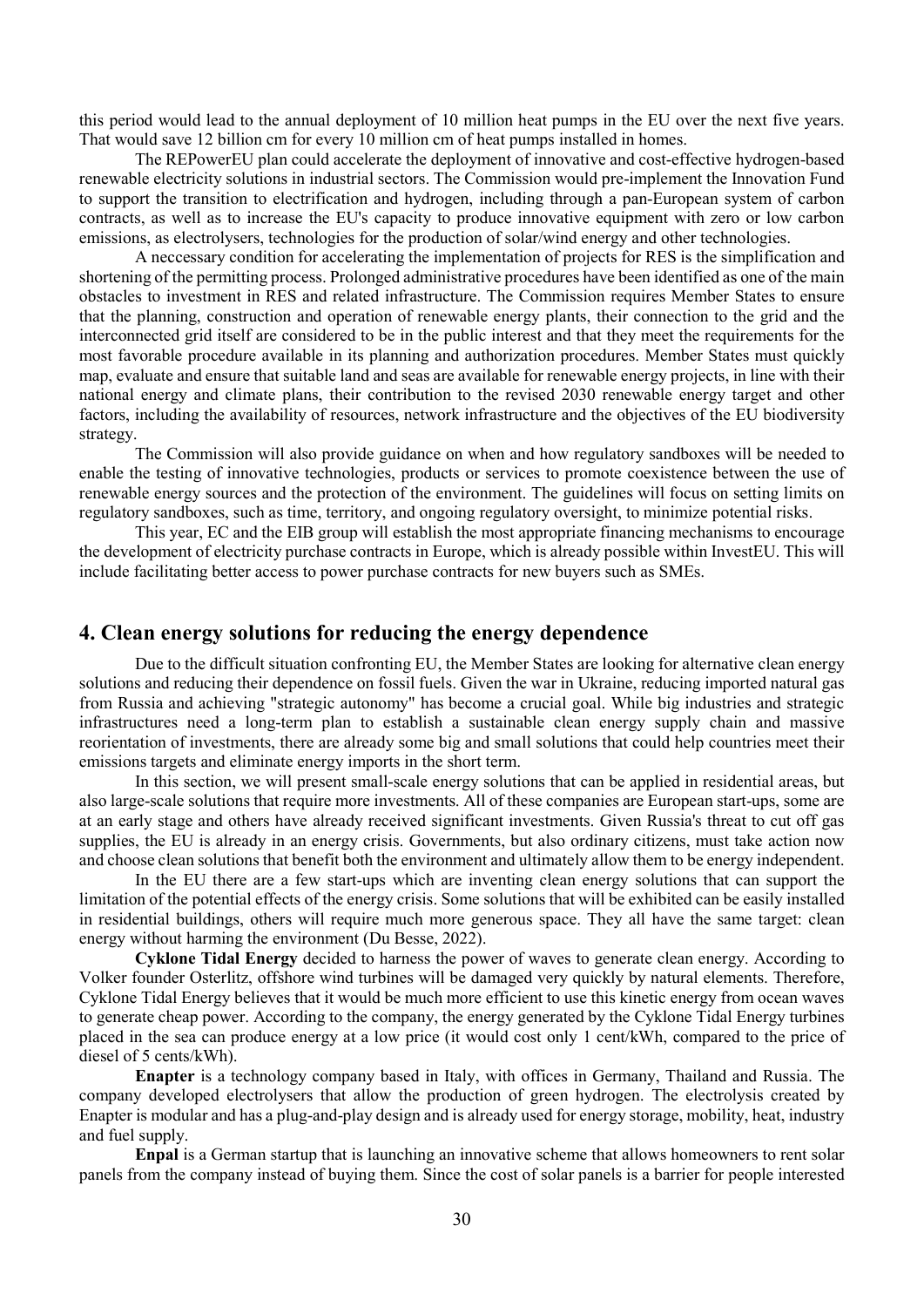in installing them, Enpal can enable more people to access clean energy. The lease agreement between the client and Enpal includes meeting, maintenance and insurance. Consumers pay the rent for 20 years and after the period they can buy the panels for only 1 euro. Last year, Enpal received an investment of 250 million euros. They have more than 10,000 customers in Germany. Unfortunately, Enpal operates only in Germany, but there is great potential in this sector.

Grove Energy. With the growth of the electric vehicle market, it is becoming increasingly important to find clean energy solutions to charge these vehicles. Grove Energy's solution is an independent, decentralized network of small hydrogen-powered charging stations. They will be able to produce up to 2x22 kWh of electricity, allowing electric vehicles to be charged overnight.

Kraftblock. In some situations, the problem is not in the production of energy, but in making it smart and preventing the energy used from being wasted. Only about 60% of the energy in industrial products is used for the product itself. A percentage of 40% is represented by waste. Kraftblock technology allows the heat of the industrial process to be recycled, stored and converted into energy at the right time. There are some industries that require a lot of heat to function. Thanks to Kraftblock, the heat can be reused or converted into electricity. With Kraftblock technology, large factories can play an important role in preventing the energy crisis.

Mowea offers a unique modular design to harness the wind energy. It combines standardized micro wind turbines into a single wind power system. The system can be built according to customer needs and can be fully integrated with existing infrastructures. The company's greatest strength is represented by the viability of the installation. Its microturbines can be placed anywhere, even in confined spaces. An example is the Vantage Towers in Germany that has installed Mowea microturbines in 52 of its radio towers, and the turbines cover twothirds of the power consumption at medium wind speeds.

Phelas. One of the important issues related to renewable energies is their periodicity. To solve this problem, Phelas built liquid energy reservoirs from the air for solar and wind power. Phelas system is based on the concept of liquid air storage: during the charging process, the air is cooled to cryogenic temperatures and liquefied. When power is needed, the cryogenic liquid heats up and evaporates. The strong growth in volume and pressure is used to generate electricity. Phelas could be crucial for storing additional energy from solar or wind power and reusing it when needed, and energy conservation is one of the key solutions to avoiding energy crises.

Windcity offers an alternative clean energy solution that could also be installed on rooftops. It is a wind turbine with an unconventional design, which allows greater acceleration with low speed winds compared to conventional wind turbines. Windcity wind turbines are made specifically for urban and suburban areas where sales flows do not generate enough energy for a conventional wind turbine. Windcity turbines can generate clean energy by rotating with vehicle flows. The italian company wants to apply this type of technology to watercourses. The unconventional design of wind turbines could also be integrated with solar panels to enable large-scale rooftop energy solutions.

Wind My Roof. Another solution to produce energy from wind sources for roofs is WindBox, manufactured by the French company Wind My Roof. This innovative solution allows the wind to blow into a module placed on the roof, where there is perfect exposure to the wind. WindBox can also have solar panels on top: the energy produced in this mix from the sun and sold has a very low carbon footprint.

X-Wind wants to challenge traditional wind turbines with its innovative kites, which are powered by high-altitude winds that drag power units located on the dedicated circular rail tracks. The X-Wind system is completely zero emissions, safe for animals and the landscape, while all that is visible are kites flying, instead of huge turbines.

#### 5. Conclusions

The present energy crisis has led to an increased number of interventions in the energy market, but not in the gas market, even if gas prices are the main driver of electricity prices and certainly the selling prices of natural gas are not in line with the real costs. These interventions are aimed at trying to make quick profits on the part of electricity producers. They are often based on some misconceptions (Starace et al., 2022).

For example, they suggested that high spot prices could generate revenue for non-gas generators and vertically integrated companies. But they ignored the fact that a lot of energy does not receive the spot price or the daily price, because most electricity is sold in advance to consumers through supply contracts. The European Commission proposed guarantees and restrictions on the application of measures at the level of the Member States. But this may not be enough, and decisions must be implemented at the EU level. Indeed, these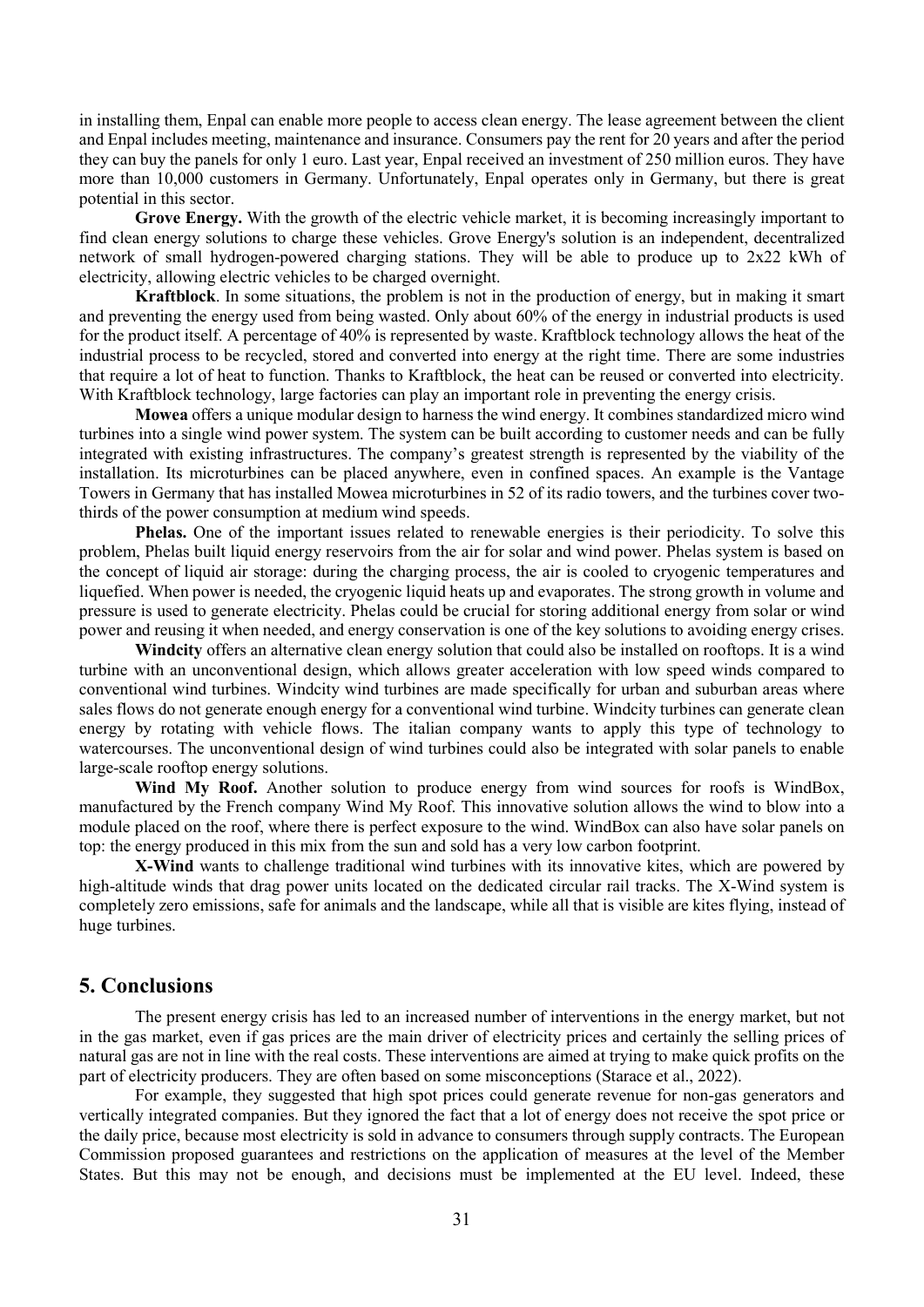uncoordinated market interventions distort and ultimately destroy the integrated electricity market, which is based on the formation of a common price rule for the entire European Union.

There are several specific measures that could be taken to keep prices low. With regard to structural measures, liquidity futures markets and long-term price signals need to be developed and play an important role in helping to minimize risks and facilitate investments. But the European Commission is currently considering options to temporarily limit the effect of gas prices on electricity. Experts believe that an EU-wide cap on gas prices is needed to return to the pre-crisis price. However, the real solution to the current price crisis will not be to change poorly made changes in the design of the electricity market or to generate additional income that does not exist. Structuring solutions should make it possible to speed up the implementation of flexible and zeroemission technologies. This is the only way to eliminate dependence on gas.

The zero emission European Union is a difficult process, and 2050 is just an investment cycle away. This energy crisis is the impetus to speed up the EU's energy transition. This process is irreversible. For example, technologies based on renewable energy sources must be implemented at a faster pace, guaranteeing licenses and procedures throughout the Union.

Under the REPowerEU plan, an additional 35 TWh could be generated through renewable energy projects by next year, reducing natural gas use by more than 6 billion cubic meters. This would also guarantee the special benefit of household electricity bills. Gas boilers should be gradually replaced with high-efficiency heat pumps and the development of a European clean heat industry should be supported. According to Franz Timmermans, the Union must double its percentage of heat pumps in the next five years, saving 20 billion cm of gas per year by 2026 and more than 60 billion cm per year by 2030 with 50 million heat pumps installed in the UE.

The equivalent of 25% of current EU gas imports from Russia could be saved by 2030 through the renovation and electrification of residential buildings in the EU, according to the European Climate Foundation. Interconnections and electrical infrastructure should be promoted to guarantee the flexibility and reliability of the system and to optimize the use of current resources. A Union that uses zero-carbon technologies, electrifies domestic heating and transportation, and diversifies fuels for heavy industry, is a more sustainable and independent Union.

#### Acknowledgement: This paper has been financially supported within the project entitled: "Support Center for IEM research - innovation projects competitive in Horizon 2020", ID 107540. This project is co-financed by the European Regional Development Fund through Competitiveness Operational Programme 2014 - 2020.

#### References:

- [1] Du Besse, A., 2022, Europe's Energy Crisis: Small-scale Solutions To The Rescue. Available at: https://impakter.com/europes-energy-crisis-small-scale-solutions-to-the-rescue/
- [2] European Commission, 2022, Communication From The Commission To The European Parliament, The European Council, The Council, The European Economic And Social Committee And The Committee Of The Regions: REPowerEU: Joint European Action for more affordable, secure and sustainable energy. Available at: https://eurlex.europa.eu/resource.html?uri=cellar:71767319-9f0a-11ec-83e1-01aa75ed71a1.0001.02/DOC\_1&format=PDF
- [3] European Commission, 2020, Communication From The Commission To The European Parliament, The Council, The European Economic And Social Committee And The Committee Of The Regions: A hydrogen strategy for a climateneutral Europe. Available at: https://eur-lex.europa.eu/legalcontent/EN/TXT/PDF/?uri=CELEX:52020DC0301&from=EN
- [4] European Commission, 2020, Communication From The Commission To The European Parliament, The Council, The European Economic And Social Committee And The Committee Of The Regions: EU Biodiversity Strategy for 2030. Available at: https://eur-lex.europa.eu/resource.html?uri=cellar:a3c806a6-9ab3-11ea-9d2d-01aa75ed71a1.0001.02/DOC\_1&format=PDF
- [5] European Commission, 2021, Communication From The Commission To The European Parliament, The Council, The European Economic And Social Committee And The Committee Of The Regions: 'Fit for 55': delivering the EU's 2030 Climate Target on the way to climate neutrality. Available at: https://eur-lex.europa.eu/legalcontent/EN/TXT/PDF/?uri=CELEX:52021DC0550&from=EN
- [6] European Commission, 2019, Communication From The Commission To The European Parliament, The European Council, The Council, The European Economic And Social Committee And The Committee Of The Regions: The European Green Deal. Available at: https://eur-lex.europa.eu/resource.html?uri=cellar:b828d165-1c22-11ea-8c1f-01aa75ed71a1.0002.02/DOC\_1&format=PDF